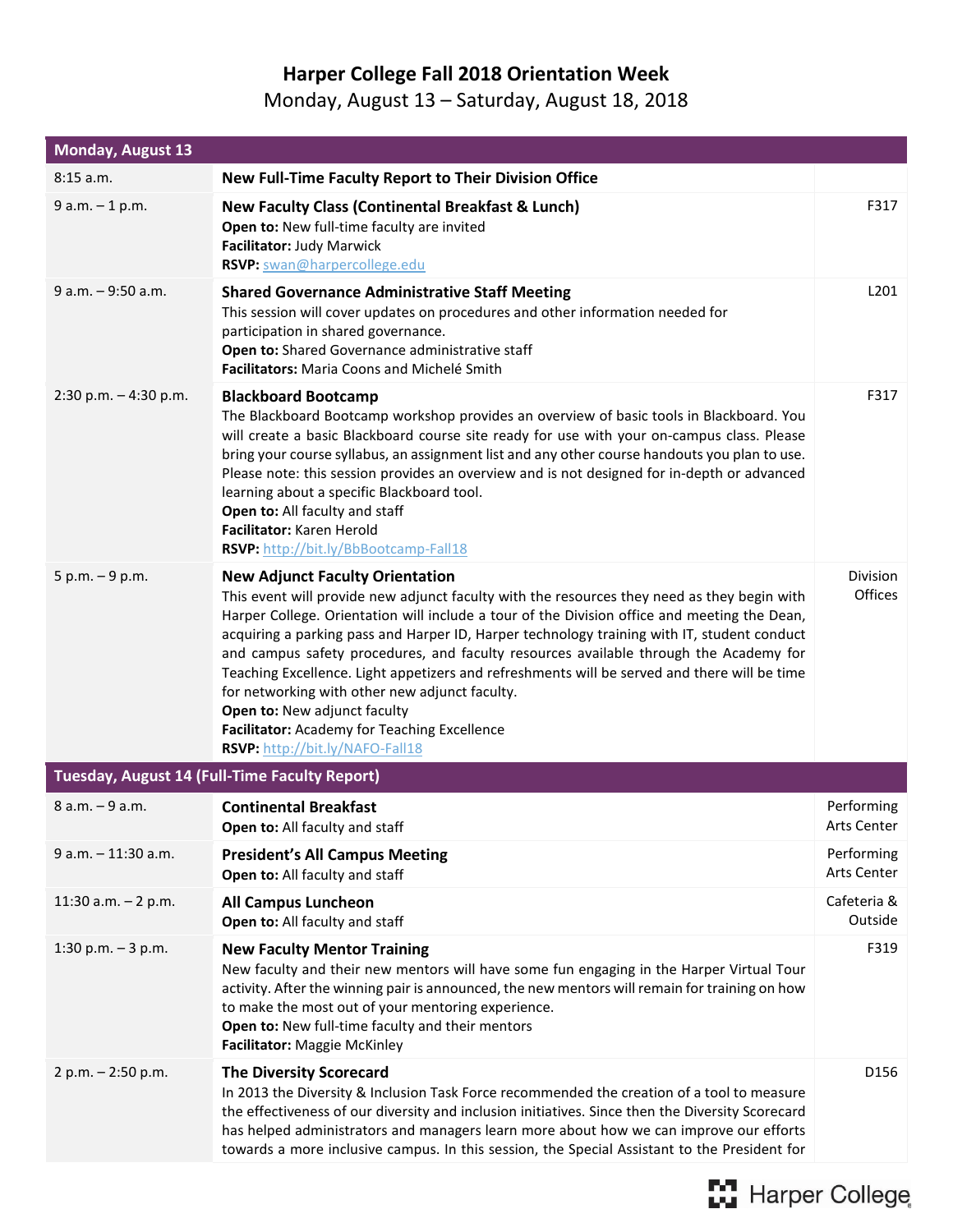|                             | Diversity and Inclusion will unveil an online dashboard which will allow all faculty and staff to<br>see how diversity is measured in various areas of the college.<br>Open to: All faculty and staff<br>Facilitator: Pearl Ratunil                                                                                                                                                                                                                                                                                                                                                                                                                                                                                                                                                                                                                                                          |                                        |
|-----------------------------|----------------------------------------------------------------------------------------------------------------------------------------------------------------------------------------------------------------------------------------------------------------------------------------------------------------------------------------------------------------------------------------------------------------------------------------------------------------------------------------------------------------------------------------------------------------------------------------------------------------------------------------------------------------------------------------------------------------------------------------------------------------------------------------------------------------------------------------------------------------------------------------------|----------------------------------------|
| 2 p.m. - 2:50 p.m.          | Everything You Always Wanted to Know About Promotions but Were Too Afraid to<br>Ask<br>This session is dedicated to those full-time faculty members who are considering going for<br>early promotion. The forum will be open to questions from the audience.<br>Open to: Full-time faculty and deans<br>Facilitators: Stephanie Horton, Veronica Mormino, Bobby Summers                                                                                                                                                                                                                                                                                                                                                                                                                                                                                                                      | Z117                                   |
| $3 p.m. - 3:50 p.m.$        | Promise Scholars - They Will Be Here Before You Know It<br>We are preparing for the arrival of the Class of 2019 Promise Scholars. Learn about what<br>Promise Scholars have been doing in high school to earn the scholarship and what will be<br>expected of them when they arrive at Harper. We will answer your questions about Harper<br>summer semester classes, double tuition programs, semester course load requirements,<br>financial aid implications, advising support and more.<br>Open to: All faculty and staff<br>Facilitators: Vicki Atkinson and Carolynn Muci                                                                                                                                                                                                                                                                                                             | D193                                   |
| 3 p.m. - 4:30 p.m.          | Contemplative Pedagogies as Universal Design - Teaching to Reach the Oppressed,<br>the Anxious and the Introverted (A Dialogue)<br>As a follow up to Monica's Faculty Retreat Presentation, she will present further empirical<br>support for contemplative $-$ "quiet" – pedagogies and the impacts on student engagement<br>across contexts. The focus will be on contemplative pedagogy as universal design, with a<br>focus on teaching in ways that allow the oppressed, the anxious and the introverted to feel<br>welcomed and engaged in the classroom. Monica will also discuss the utility of contemplative<br>pedagogies in working with and through emotions in the classroom that can help push<br>through (what is often assumed to be) resistance when teaching about privilege to the<br>privileged.<br>Open to: All faculty and staff<br><b>Facilitator: Monica Edwards</b> | F315                                   |
| 3 p.m. - 4:30 p.m.          | DREAM, SAFE @ Harper, and LAND: Meet & Greet<br>Harper's Diversity & Inclusion Employee Resource Groups (ERGs) invite you to attend this<br>"meet and greet." Come and learn more about DREAM (Diverse Relationships Engaged in<br>Affirming Multiculturalism), SAFE@Harper (Staff, Administrators, and Faculty for Equality at<br>Harper), and LAND (Learning About Abilities, Not Disabilities), while meeting or reconnecting<br>with new and seasoned diverse colleagues in an informal, fun setting.<br>Open to: All faculty and staff<br>Facilitators: Diversity & Inclusion Employee Resource Groups                                                                                                                                                                                                                                                                                  | D190<br>(Outside<br>Starbucks)         |
| <b>Wednesday, August 15</b> |                                                                                                                                                                                                                                                                                                                                                                                                                                                                                                                                                                                                                                                                                                                                                                                                                                                                                              |                                        |
| 8 a.m. - 8:30 a.m.          | <b>Coffee, Tea and Scones With the Provost</b><br>Open to: All faculty                                                                                                                                                                                                                                                                                                                                                                                                                                                                                                                                                                                                                                                                                                                                                                                                                       | J Theatre<br>Lobby                     |
| $8:30$ a.m. $-10$ a.m.      | All Faculty Meeting With the Provost<br>Open to: All faculty                                                                                                                                                                                                                                                                                                                                                                                                                                                                                                                                                                                                                                                                                                                                                                                                                                 | J143                                   |
| $10:15$ a.m. $-11:15$ a.m.  | <b>Full-Time Faculty Meet With the Faculty Senate</b><br>Open to: Full-time faculty                                                                                                                                                                                                                                                                                                                                                                                                                                                                                                                                                                                                                                                                                                                                                                                                          | J143                                   |
| 11:30 a.m. $-1$ p.m.        | <b>New Faculty BBQ</b><br>Open to: By invitation                                                                                                                                                                                                                                                                                                                                                                                                                                                                                                                                                                                                                                                                                                                                                                                                                                             | L <sub>130</sub>                       |
| 1 p.m. Tour Departs         | <b>Library Open House Tour</b><br>Stop by to tour our new space, pick up some Library giveaways, and enter our raffle!<br>Open to: All faculty and staff                                                                                                                                                                                                                                                                                                                                                                                                                                                                                                                                                                                                                                                                                                                                     | 2nd Floor<br>Building F,<br>"The Desk" |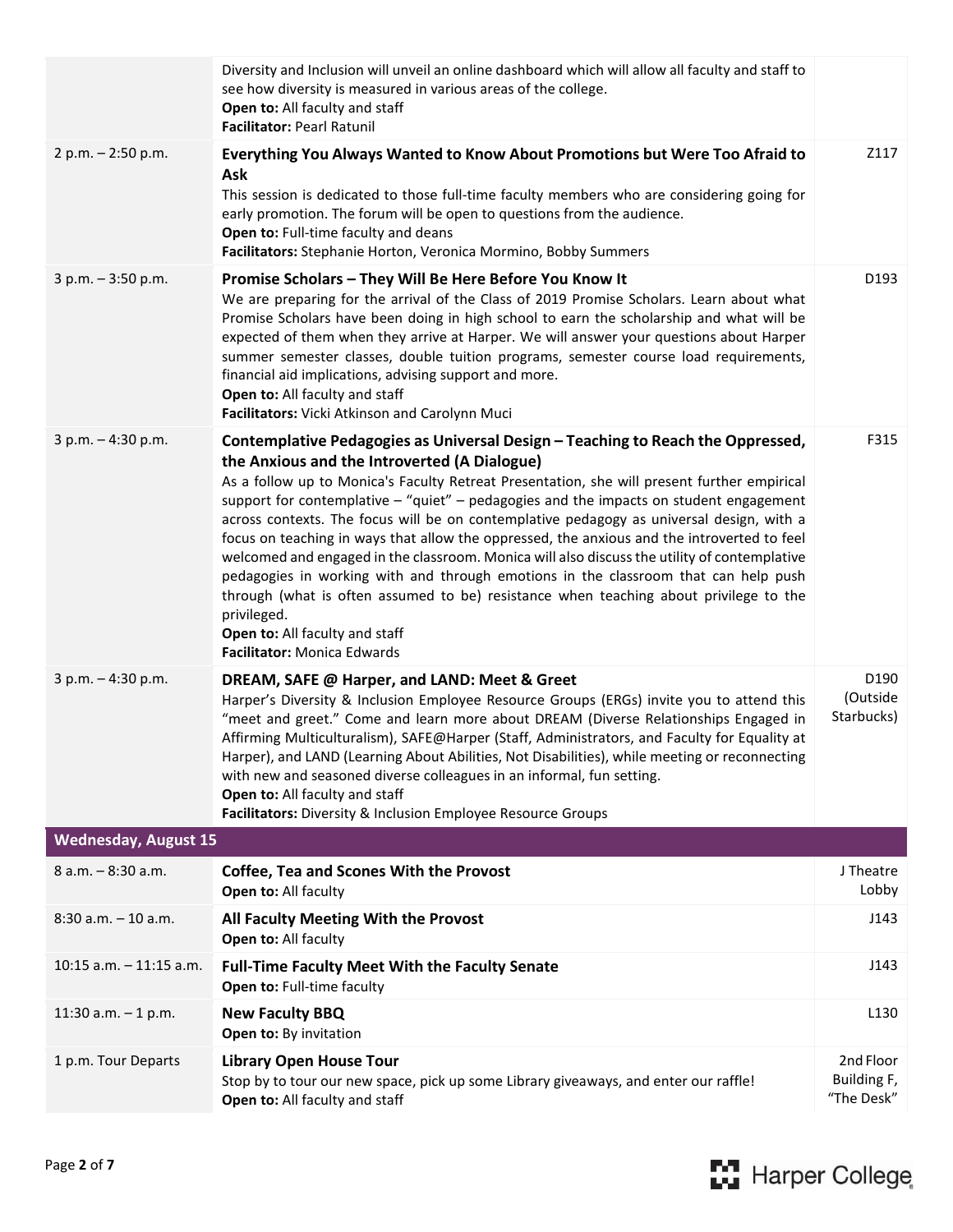| 1:30 p.m. $- 2:30$ p.m. | <b>Areas of Interest Teams</b><br>This session is an opportunity for faculty in Areas of Interest to meet and elect a chair to<br>represent their area.<br>Art, Design & Performing Arts: D169<br>$\bullet$<br>Liberal Arts, Language & Communication: D195<br>٠<br>Business, Entrepreneurship & Information Technology: D174<br>٠<br>Social Sciences & Education: D158<br>٠<br>Engineering, Math & Computer Science: D172<br>٠<br>Physical & Life Science: D178<br>$\bullet$<br>Health Sciences: D274<br>$\bullet$<br>Manufacturing & Construction: D269<br>$\bullet$<br>Public Service: D257<br>$\bullet$<br>Open to: Full-time faculty                                                                                                                                                                             | See<br>Description                     |
|-------------------------|-----------------------------------------------------------------------------------------------------------------------------------------------------------------------------------------------------------------------------------------------------------------------------------------------------------------------------------------------------------------------------------------------------------------------------------------------------------------------------------------------------------------------------------------------------------------------------------------------------------------------------------------------------------------------------------------------------------------------------------------------------------------------------------------------------------------------|----------------------------------------|
| $2:30$ p.m. $-4$ p.m.   | Areas of Interest Reception & Launch Celebration<br>Reception and celebration immediately following the Areas of Interest team meetings for all<br>participating.                                                                                                                                                                                                                                                                                                                                                                                                                                                                                                                                                                                                                                                     | D Building<br>Lobby by<br>Starbucks    |
| $2 p.m. - 3 p.m.$       | <b>Emergency Procedure Review with Harper Police &amp; Environmental Health, Safety</b><br>& Risk Management<br>This dual presentation with Harper Police and Environmental Health, Safety and Risk<br>Management will cover Harper College's Emergency Procedures. Topics will include: Fire<br>Drills and Evacuation Duties, Severe Weather Procedures, Environmental Health, Safety, and<br>Risk Management Overview, Injury Reporting, Bomb Threats, and Active Shooter Response.<br>A question and answer discussion will be open at the end of the presentation for any<br>additional questions, comments, or concerns. Please consider attending this opportunity<br>because safety is everyone's responsibility.<br>Open to: All faculty and staff<br>Facilitators: Melissa Gawron and Officer Melissa Harrah | D193                                   |
| 2:30 p.m. Tour Departs  | <b>Library Open House Tour</b><br>Stop by to tour our new space, pick up some Library giveaways, and enter our raffle!<br>Open to: All faculty and staff                                                                                                                                                                                                                                                                                                                                                                                                                                                                                                                                                                                                                                                              | 2nd Floor<br>Building F,<br>"The Desk" |
| 4 p.m. $-9$ p.m.        | <b>Adjunct Faculty Teaching &amp; Learning Conference</b><br>The Adjunct Faculty Teaching & Learning Conference is a great way for all adjunct faculty to<br>connect with Harper College, colleagues, and the Academy for Teaching Excellence. This<br>year's conference will include presentations and activities related to the student experience<br>and student success at Harper as well as networking opportunities, food (appetizers, dinner,<br>& desserts), giveaways, resources, and more. We hope you'll join us for an engaging,<br>supportive, and fun way to start the Fall 2018 semester!<br>Open to: Adjunct faculty<br>Facilitator: Academy for Teaching Excellence<br>RSVP Required: http://bit.ly/TLC-Aug2018                                                                                      | Wojcik<br>Conference<br>Center         |
| Thursday, August 16     |                                                                                                                                                                                                                                                                                                                                                                                                                                                                                                                                                                                                                                                                                                                                                                                                                       |                                        |
| $9 a.m. - 9:50 a.m.$    | <b>Reserved Time for Deans to Meet With Their Chairs &amp; Coordinators</b>                                                                                                                                                                                                                                                                                                                                                                                                                                                                                                                                                                                                                                                                                                                                           |                                        |
| $10$ a.m. $-10:50$ a.m. | <b>Teaching With Geospatial Technologies and Drones</b><br>Maps and images have always played a crucial role in the classroom; geospatial technology<br>(GPS, GIS, Remote Sensing) is vastly expanding our ability to understand, analyze, and<br>interpret the world around us. This session will introduce you to geospatial technology tools<br>(Google Earth, ArcGIS) and drones, and will help you incorporate these technologies into your<br>teaching. No previous experience with geospatial technology or drones required!<br>Open to: All faculty and staff<br>Facilitator: The Teaching With Geospatial Technologies Community of Practice                                                                                                                                                                 | F315                                   |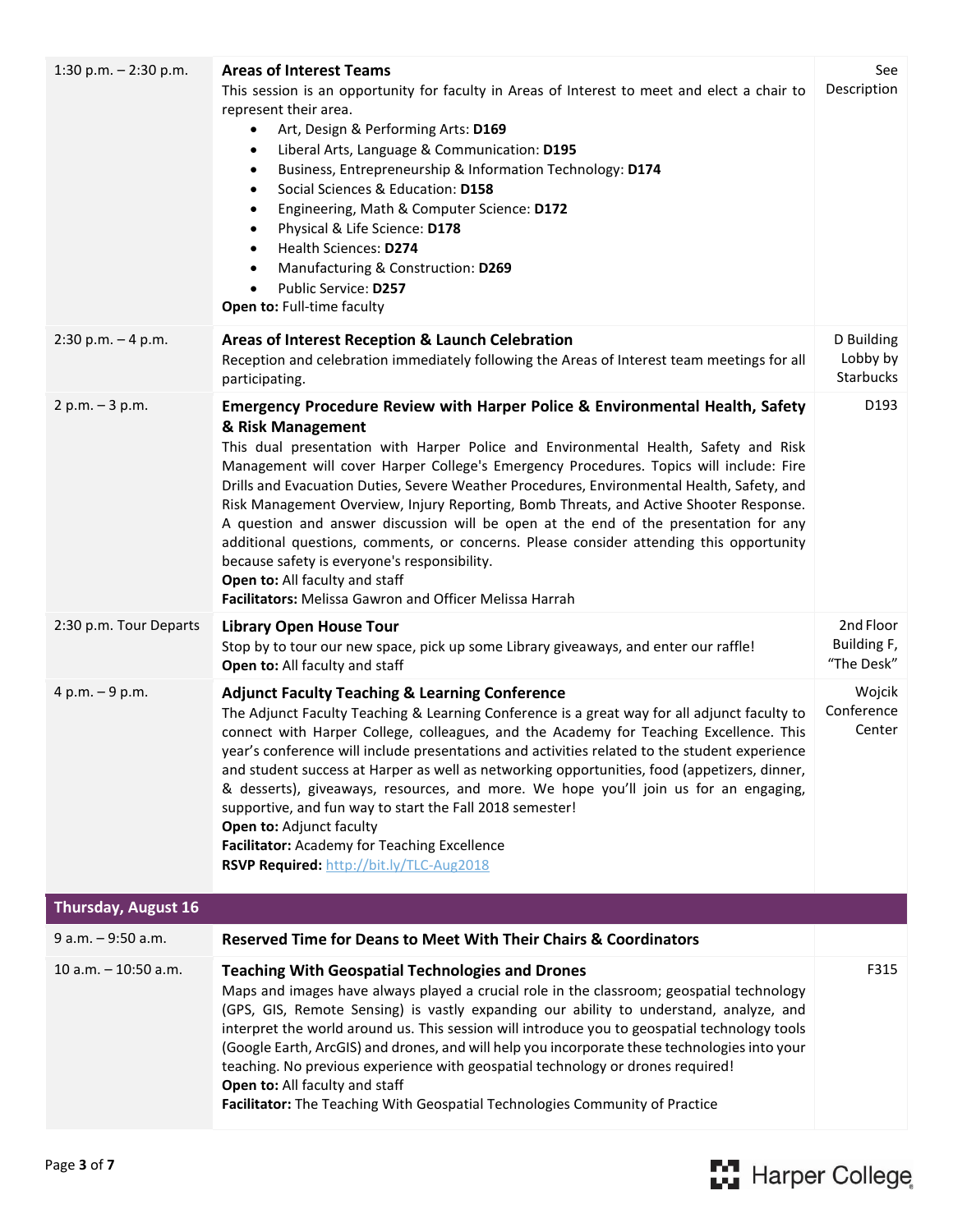| $10$ a.m. $-10:50$ a.m. | A Walk Through Curriculand<br>Join us to learn how to navigate your way through Curricunet, Harper's online system for<br>making changes to curriculum! We will also answer questions you may have about the overall<br>curriculum process, in case you anticipate bringing any changes or new courses through<br>Harper's Curriculum Committee.<br>Open to: All faculty and staff<br>Facilitators: Lisa Blaylock and Darlene Niebuhr                                                                                                                                                                                                                                                                             | D114                                   |
|-------------------------|-------------------------------------------------------------------------------------------------------------------------------------------------------------------------------------------------------------------------------------------------------------------------------------------------------------------------------------------------------------------------------------------------------------------------------------------------------------------------------------------------------------------------------------------------------------------------------------------------------------------------------------------------------------------------------------------------------------------|----------------------------------------|
| 10 a.m. $-$ 10:50 a.m.  | What Would You Do If? Resolving Difficult Situations with Students<br>What would you do if a student was trying really hard, but continued to fail exams? What<br>would you do if a student became angry about his/her grade? Join this session to discuss<br>difficult situations with students and how to resolve them. We will provide scenarios from<br>real-life teaching situations and participants will work together to come up with ways to<br>respond to the students. This session is part of the Student Experience Goal Team's series of<br>workshops on empathy and rigor in the classroom.<br>Open to: All faculty and staff<br>Facilitators: Tong Cheng and Kathleen Reynolds                    | D156                                   |
| 10 a.m. Tour Departs    | <b>Library Open House Tour</b><br>Stop by to tour our new space, pick up some Library giveaways, and enter our raffle!<br>Open to: All faculty and staff                                                                                                                                                                                                                                                                                                                                                                                                                                                                                                                                                          | 2nd Floor<br>Building F,<br>"The Desk" |
| $11$ a.m. $-11:50$ a.m. | How to Find and Enhance Open Educational Resources<br>Open Educational Resources (OER) improve student engagement and student success while<br>saving students around \$100 per course. One of the advantages of using OER is<br>customization. OER content may enhanced and reused to meet specific course outcomes and<br>student interests. Participants in this interactive session will come away with a variety of<br>sources for OER and specific Harper examples of how that content may be customized to<br>improve student engagement. Bring your laptop or iPad, or use one of the computers<br>available in the room.<br>Open to: All faculty and staff<br>Facilitator: The OER Community of Practice | F319                                   |
| $11$ a.m. $-11:50$ a.m. | <b>Creating Savvy Researchers: Teaching Information Literacy to Students</b><br>Are you interested in strengthening the information literacy skills your students need in the<br>21st century? Join us to learn quick, easy ways to inject little pieces of information literacy<br>into your classes to improve student learning. All disciplines are welcome.<br>Open to: All faculty and staff<br>Facilitators: Kristin Allen, Christine Kuffel, Jennifer Lau-Bond, Melissa Merlos                                                                                                                                                                                                                             | F220                                   |
| 11 a.m. $-$ 12:30 p.m.  | My Students Are so Stressed Out! Supporting Students with Anxiety<br>Access and Disability Services in collaboration with Success Services will share data regarding<br>the increase in students with anxiety and their academic experience. Presenters will share<br>tips and best practices for supporting students with anxiety in your classrooms and centers.<br>Case studies will be utilized to facilitate further discussion.<br>Open to: All faculty and staff<br>Facilitators: Katie Beerman, Ellen Fisher, Debbie Reuter, Ellen Ward                                                                                                                                                                   | J152                                   |
| 11 a.m. Tour Departs    | <b>Library Open House Tour</b><br>Stop by to tour our new space, pick up some Library giveaways, and enter our raffle!<br>Open to: All faculty and staff                                                                                                                                                                                                                                                                                                                                                                                                                                                                                                                                                          | 2nd Floor<br>Building F,<br>"The Desk" |
| $1 p.m. - 1:50 p.m.$    | <b>Division Meetings</b>                                                                                                                                                                                                                                                                                                                                                                                                                                                                                                                                                                                                                                                                                          | Various                                |
| $2 p.m. - 2:50 p.m.$    | <b>Department Meetings</b>                                                                                                                                                                                                                                                                                                                                                                                                                                                                                                                                                                                                                                                                                        | Various                                |
| $3 p.m. - 3:50 p.m.$    | <b>Help One More Student Stay</b><br>If you could make a small change in your classroom that increases the likelihood that fewer<br>students will drop, would you try it? Join me as we discuss how a small change can translate<br>into something BIG.<br>Open to: All faculty and staff                                                                                                                                                                                                                                                                                                                                                                                                                         | D114                                   |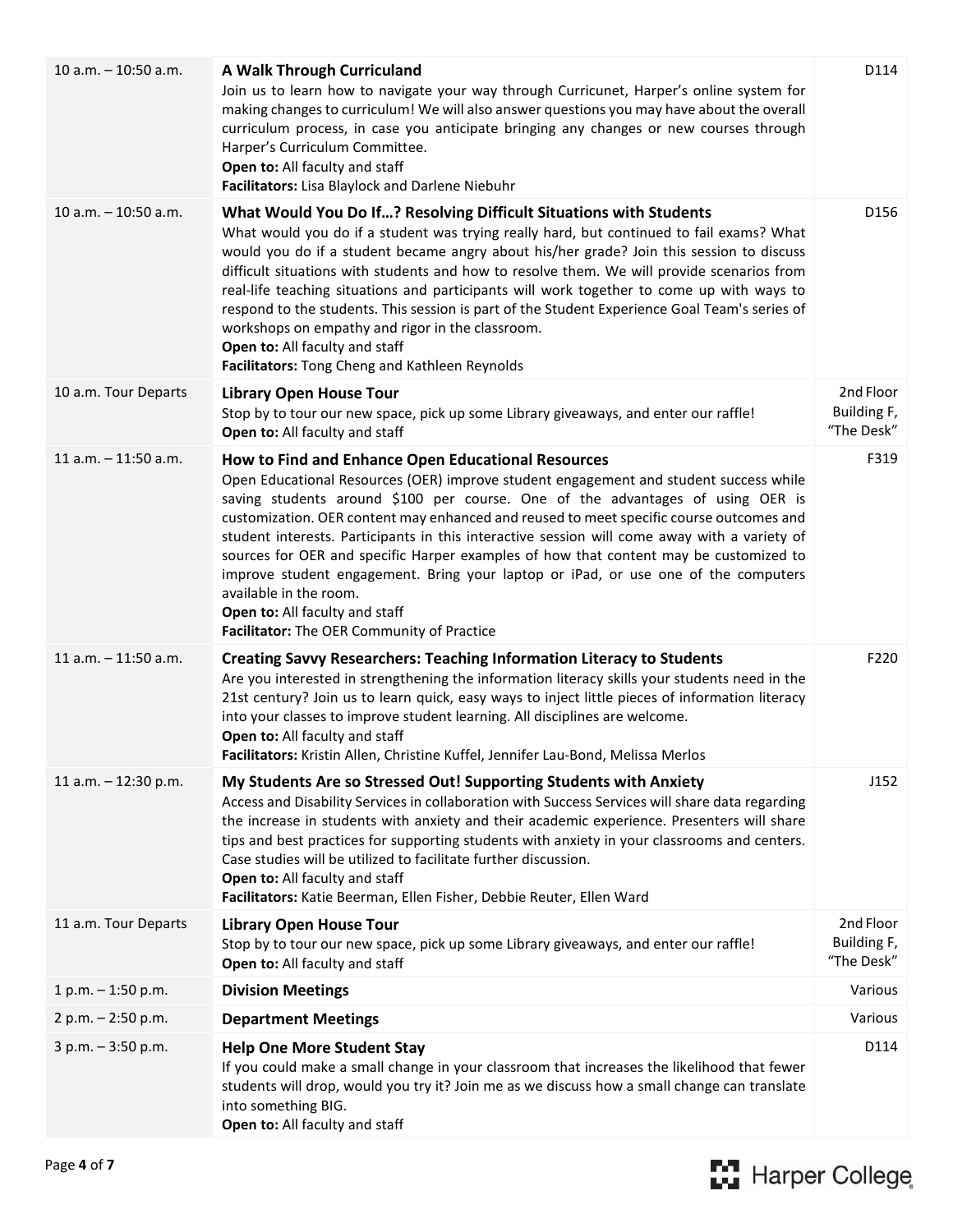|                           | <b>Facilitator: Marianne Fontes</b>                                                                                                                                                                                                                                                                                                                                                                                                                                                                                                                                                                                                                                                                                                                                                                                                                                                                            |                   |
|---------------------------|----------------------------------------------------------------------------------------------------------------------------------------------------------------------------------------------------------------------------------------------------------------------------------------------------------------------------------------------------------------------------------------------------------------------------------------------------------------------------------------------------------------------------------------------------------------------------------------------------------------------------------------------------------------------------------------------------------------------------------------------------------------------------------------------------------------------------------------------------------------------------------------------------------------|-------------------|
| $3 p.m. - 4:30 p.m.$      | Adverse Childhood Experiences (ACEs) and the Harper College Campus Community<br>If you've wondered to yourself whether students at Harper seem stressed or anxious, you're<br>certainly not alone. This session examines the prevalence of adverse childhood experiences<br>(ACEs) in college students and breaks down some of the ways they negatively impact course<br>completion, persistence, retention, and graduation rates. Participants will learn about ACEs<br>science, differences between normal and toxic stress, ACEs and vulnerable student<br>populations, the impact of toxic stress on the brain and body, specific ways ACEs negatively<br>impact health and college success rates and practical strategies for making your part of our<br>campus community more "trauma-aware."<br>Open to: All faculty and staff<br>Facilitators: The ACEs Trauma-Informed Practice Community of Practice | F315              |
| $3 p.m. - 5:30 p.m.$      | <b>Advanced Culturally Competent Question Development</b><br>This new session is for employees who have previously attended the four hour Cultural<br>Competency & the Search Committee Workshop and need to refresh their knowledge before<br>they can serve on a search committee. Providing a brief review of cultural competency in the<br>search process, this workshop offers a more in-depth discussion about interview question<br>development. Included is a new exercise that focuses on creating good interview questions.<br>Open to: Full-time faculty and staff<br>Facilitator: Dr. Cristine Cullinan<br>RSVP Required: psaltzma@harpercollege.edu                                                                                                                                                                                                                                               | W214              |
| $4 p.m. - 6 p.m.$         | New Faculty Welcome at the Ender Home<br>Open to: By invitation                                                                                                                                                                                                                                                                                                                                                                                                                                                                                                                                                                                                                                                                                                                                                                                                                                                | Dr. Ender<br>Home |
| Friday, August 17         |                                                                                                                                                                                                                                                                                                                                                                                                                                                                                                                                                                                                                                                                                                                                                                                                                                                                                                                |                   |
| $8:30$ a.m. $-12:30$ p.m. | <b>Cultural Competency &amp; the Search Committee (Boxed Lunch)</b><br>This introductory session is for employees who have never attended this session and who                                                                                                                                                                                                                                                                                                                                                                                                                                                                                                                                                                                                                                                                                                                                                 | W214              |
|                           | plan to serve on a search committee. This workshop discusses cultural competency in the<br>search process including effective interview questions development and the dynamics in<br>search committee deliberations. This session also includes an updated interactive exercise<br>focusing on the importance of interview questions in candidate selection as well as a second<br>exercise exploring search committee issues.<br>Open to: Full-time faculty and staff<br>Facilitator: Dr. Cristine Cullinan<br>RSVP Required: psaltzma@harpercollege.edu                                                                                                                                                                                                                                                                                                                                                      |                   |
| $9 a.m. - 9:50 a.m.$      | Irresistible: The Rise of Addictive Technology and the Business of Keeping Us<br>Hooked<br>Join Your LAND (Learning about Ability Not Disability) Employee Resource Group (ERG)<br>Colleagues for a Discussion about our studentsourselvesand the allure of 'irresistible'<br>technology and behavioral addiction - based on the work of author Adam Alter. We'll discuss<br>key points from the book - live and in person - without using Facebook, Instagram, email,<br>YouTube or SnapChat. The first 20 attendees will receive free copies of the book!<br>Open to: All faculty and staff<br>Facilitators: Jason Altmann, Vicki Atkinson, Pascuala Herrera, Nannette Nefczyk                                                                                                                                                                                                                               | D114              |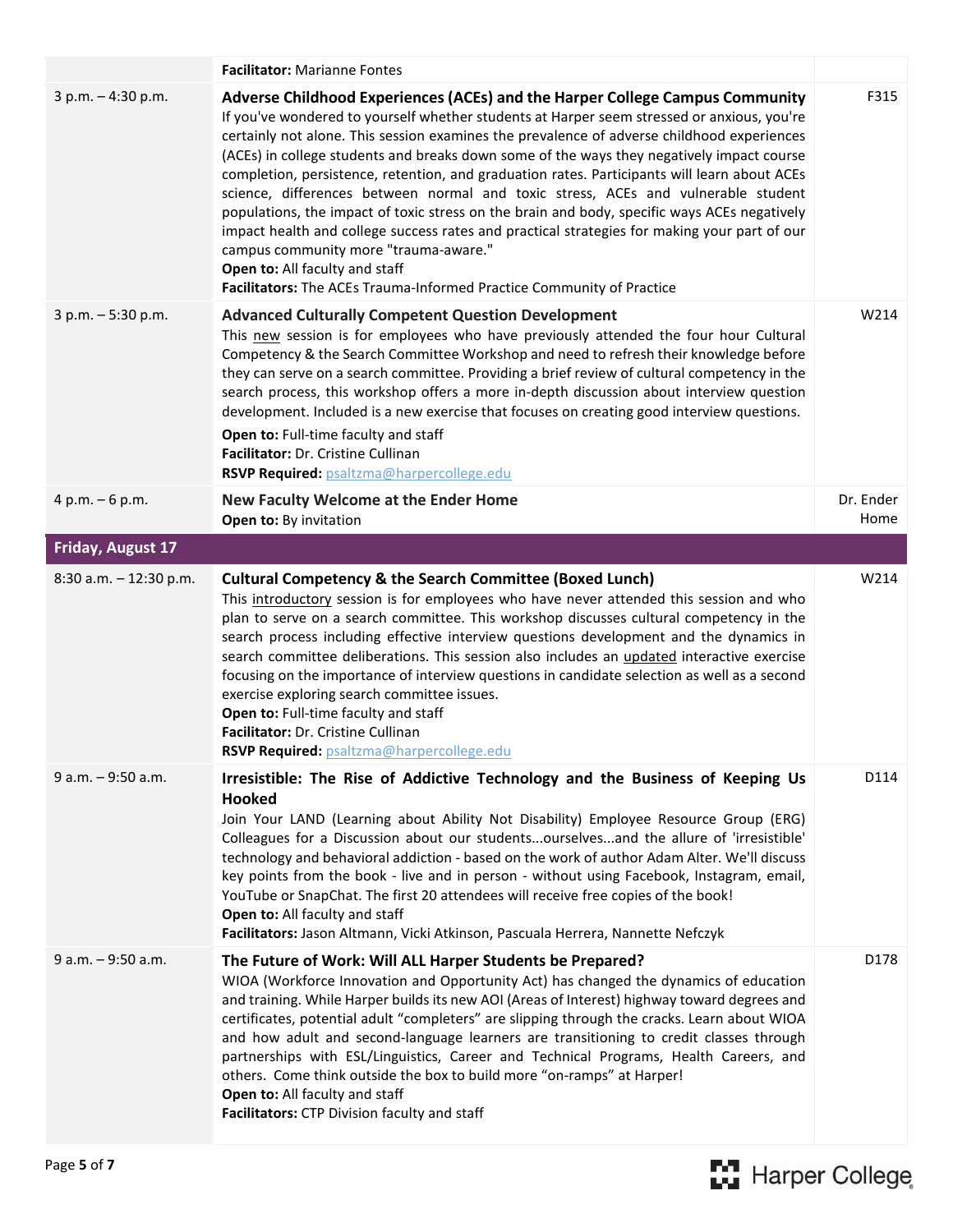| $10$ a.m. $-10:50$ a.m.    | <b>Critical Thinking is Critical!</b><br>Can Harper students think critically? We set out to answer that question this past spring,<br>through implementation of a critical thinking assessment across the College. Find out what<br>we learned, and help us determine how we can best help our students become better critical<br>thinkers.<br>Open to: All faculty and staff<br>Facilitator: Learning Assessment Committee and General Education - Critical Thinking<br>Workgroup                                                                                                                                                                                                         | D156                                   |
|----------------------------|---------------------------------------------------------------------------------------------------------------------------------------------------------------------------------------------------------------------------------------------------------------------------------------------------------------------------------------------------------------------------------------------------------------------------------------------------------------------------------------------------------------------------------------------------------------------------------------------------------------------------------------------------------------------------------------------|----------------------------------------|
| $10 a.m. - 10:50 a.m.$     | <b>Shared Governance Member Orientation</b><br>Are you a member of a Shared Governance Committee? If so, you are required to complete<br>orientation. If you've already done so, you're set! If interested in serving, come and join us!<br>Open to: All faculty and staff who wish to serve on a Shared Governance Committee<br>Facilitators: Maria Coons and Michelé Smith                                                                                                                                                                                                                                                                                                                | D174                                   |
| $11$ a.m. $-11:50$ a.m.    | <b>Shared Governance Chair Orientation</b><br>Are you chairing a Shared Governance Committee? If so, you are required to complete the<br>orientation. If you've already done so, you're set! If interested in becoming a chair or vice<br>chair, please join us!<br>Open to: All faculty and staff who wish to serve as a Shared Governance chair or vice chair<br>wanting to learn more about shared governance at Harper College<br>Facilitators: Maria Coons and Michelé Smith                                                                                                                                                                                                           | D174                                   |
| $11$ a.m. $-11:50$ a.m.    | <b>What Is Social Justice at Harper?</b><br>The inaugural cohort of the Social Justice Leadership Certificate program will present their<br>early work defining the concept of "social justice" and their ideas for social justice<br>opportunities at Harper College. They will also be available to answer questions about the<br>experience of the Social Justice Leadership Certificate from those interested in applying for<br>the next cohort.<br>Open to: All faculty and staff<br>Facilitators: Rich Johnson and Pearl Ratunil                                                                                                                                                     | D154                                   |
| 12 p.m. $-1$ p.m.          | <b>Ice Cream Social</b><br>Open to: All faculty and staff                                                                                                                                                                                                                                                                                                                                                                                                                                                                                                                                                                                                                                   | <b>Building A</b><br>Student<br>Center |
| $1 p.m. - 1:50 p.m.$       | <b>Shared Governance Chairs &amp; Vice Chairs Meeting</b><br>Reviews the past year's accomplishments, expectations and updates for the coming year, and<br>any meeting management issues that chairs and vice chairs may want to address.<br>Open to: All faculty and staff<br>Facilitators: Maria Coons and Michelé Smith                                                                                                                                                                                                                                                                                                                                                                  | D193                                   |
| $1 p.m. - 4 p.m.$          | <b>New Faculty Orientation: Benefits &amp; Policies</b><br>Open to: New full-time faculty<br>Facilitators: Angela Bowling and Jodie Olsen                                                                                                                                                                                                                                                                                                                                                                                                                                                                                                                                                   | F319                                   |
| $1 p.m. - 4 p.m.$          | <b>Prep Time for Faculty</b>                                                                                                                                                                                                                                                                                                                                                                                                                                                                                                                                                                                                                                                                |                                        |
| <b>Saturday, August 18</b> |                                                                                                                                                                                                                                                                                                                                                                                                                                                                                                                                                                                                                                                                                             |                                        |
| $8:15$ a.m. $-12:15$ p.m.  | <b>New Adjunct Faculty Orientation</b><br>This event will provide new adjunct faculty with the resources they need as they begin with<br>Harper College. Orientation will include a tour of the Division office and meeting the Dean,<br>acquiring a parking pass and Harper ID, Harper technology training with IT, student conduct<br>and campus safety procedures, and faculty resources available through the Academy for<br>Teaching Excellence. Breakfast and refreshments will be served and there will be time for<br>networking with other new adjunct faculty.<br>Open to: New adjunct faculty<br>Facilitator: Academy for Teaching Excellence<br>RSVP: http://bit.ly/NAFO-Fall18 | F317                                   |